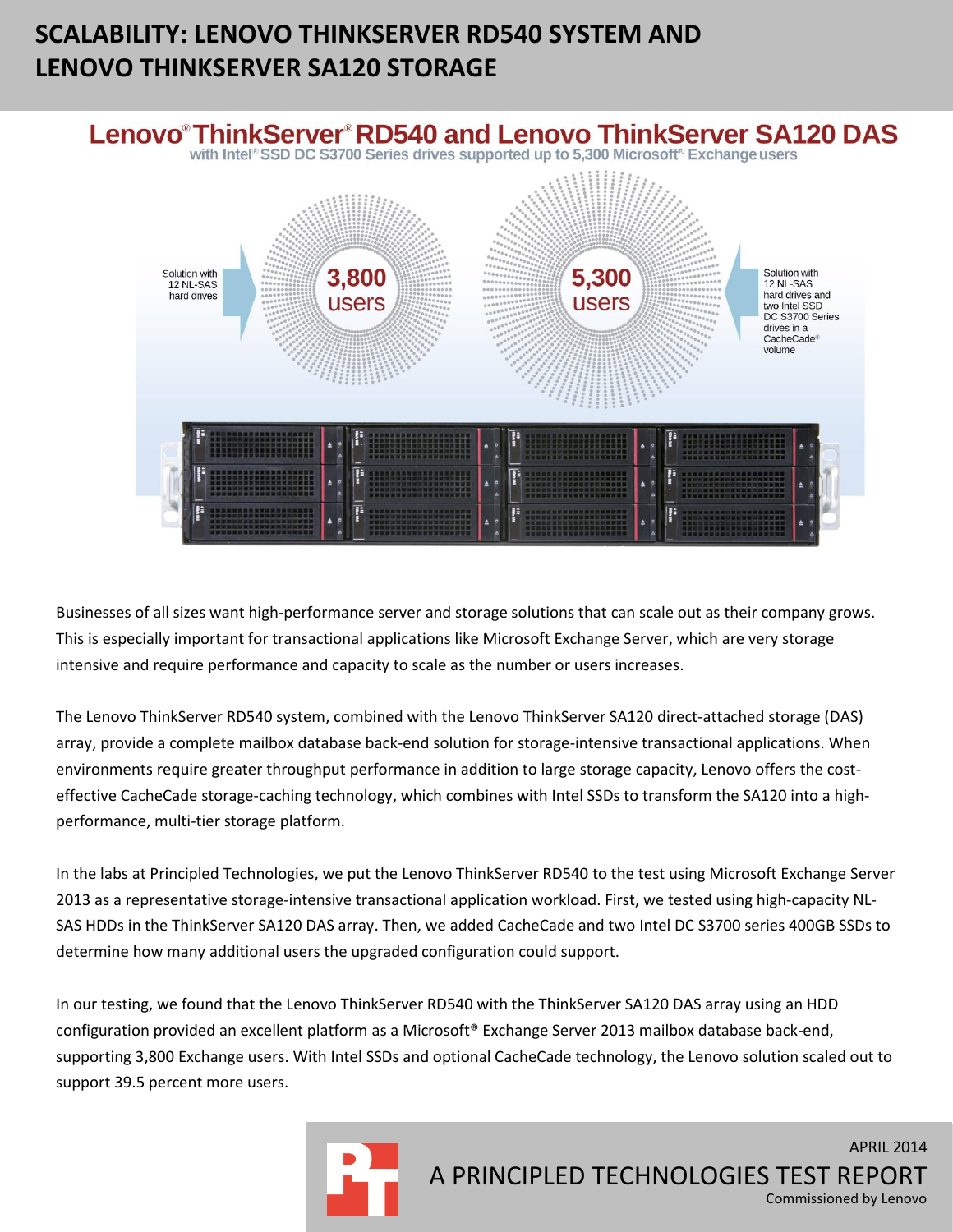# **ABOUT THE LENOVO SOLUTION**

The ThinkServer RD540 is a mainstream server that runs popular business applications on various operating systems. With up to two Intel® Xeon® processors E5-2600 v2 and up to 24 cores, the 1U ThinkServer RD540 offers up to 320 GB of memory. The server has capacity for up to four 3.5-inch and eight 2.5-inch hot-swappable disk bays and supports up to 16 TB of internal 3.5-inch SATA storage or up to 12 TB of internal 3.5-inch SAS storage.

The Lenovo ThinkServer SA120 is a direct-attached storage array. With up to two 6Gbps I/O modules, twelve 3.5-inch front drive bays (up to 48 TB), and four rear-panel 2.5-inch SSD drive bays (up to 3.2 TB), the SA120 significantly expands the storage capacity of the Lenovo ThinkServer RD540.

Available with the ThinkServer LSI9286CV-8E adapter, the CacheCade option is a low-cost upgrade that, when coupled with Intel SSDs, can yield significant performance benefits.<sup>1</sup> CacheCade supports up to 500 GB of SSD storage in a cache volume. This technology intelligently caches hot spots—the most frequently accessed data in the CacheCade volume—to help reduce latency and increase performance to HDD-based volumes. Figure 1 shows the flow of data with CacheCade technology.



**Figure 1: The flow of information in a CacheCade volume.**

 $\overline{\phantom{a}}$ <sup>1</sup> For Lenovo pricing options, visit

[shop.lenovo.com/SEUILibrary/controller/e/web/LenovoPortal/en\\_US/builder.workflow:Enter?sb=:00000025:00003868:.](http://shop.lenovo.com/SEUILibrary/controller/e/web/LenovoPortal/en_US/builder.workflow:Enter?sb=:00000025:00003868:)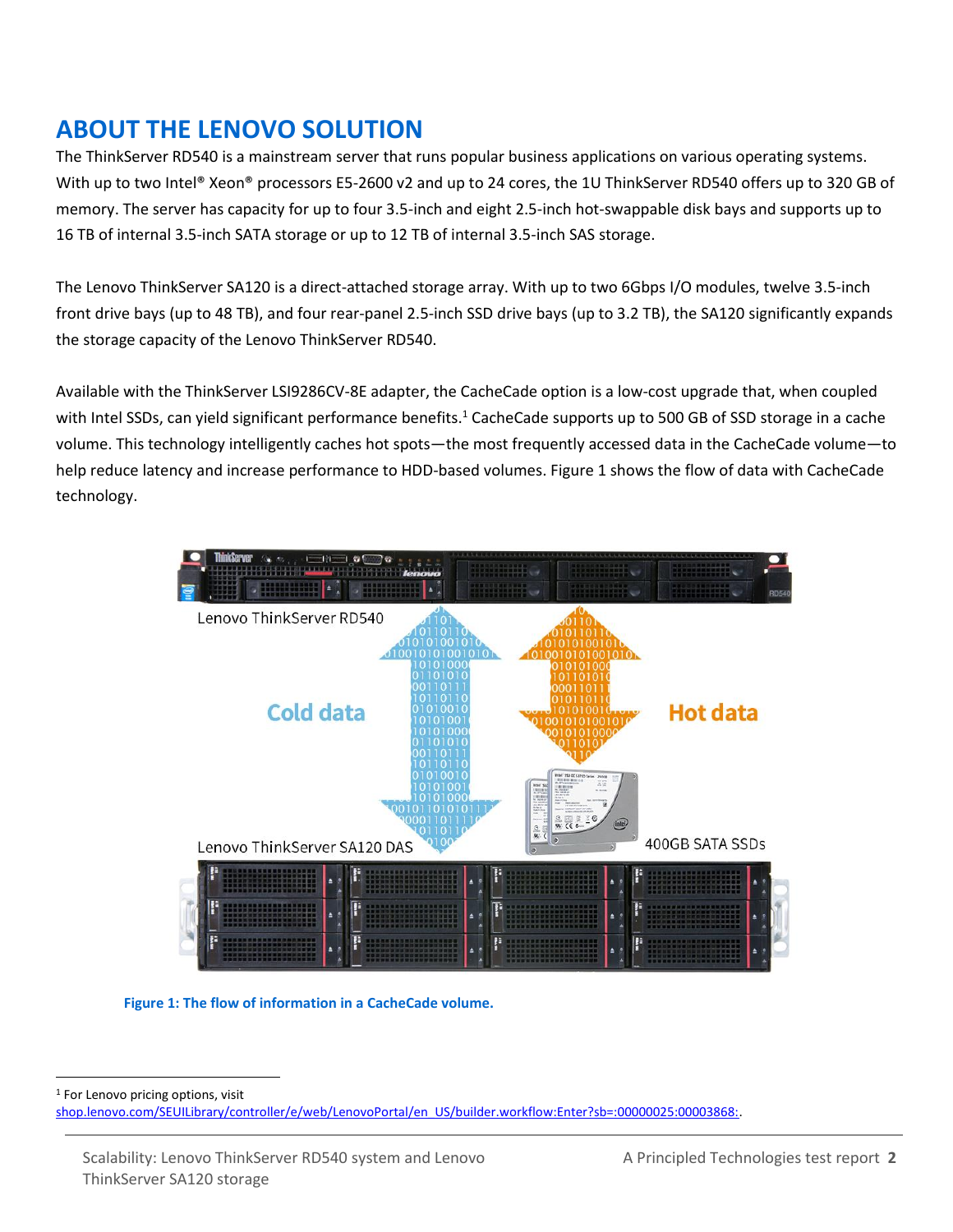## **WHAT WE FOUND**

Adding a few Intel SSDs as a CacheCade volume into your ThinkServer SA120 can help you maintain strong performance as you add Exchange users.

**Figure 2: The Lenovo ThinkServer RD540 and ThinkServer SA120 DAS array supported 3,800 users in the HDD-only solution and 5,300 users in the CacheCade** 

**solution.**

 $\overline{\phantom{a}}$ 

To see how many Exchange Server users the Lenovo solution could support, we used the Microsoft Load Generator 2013 (LoadGen) benchmark, which performs tasks that simulate a high level of user-generated mail activity in Microsoft Exchange Server 2013. We tested the Lenovo solution using two external storage drive configurations:

- 12 NL-SAS HDDs
- 12 NL-SAS HDDs and two Intel DC S3700 series 400GB SSDs in a CacheCade pool

For detailed system configuration information, se[e Appendix A.](#page-4-0) For more information on our testing and on the LoadGen benchmark, see [Appendix B.](#page-7-0)

As Figure 2 shows, the HDD solution supported 3,800 users. When we added the two Intel SSDs as a CacheCade volume, the number of supported users increased by 39.5 percent over the HDD solution.



In addition to increased performance, the CacheCade solution also provided an improvement in response time. This translates to less waiting for users as the server completes a task. An average response time of 20 milliseconds or less is an industry standard.<sup>2</sup> When users must wait longer than this, the wait time becomes noticeable and productivity can suffer. Both solutions delivered response times below the recommended threshold.

In our tests, the HDD solution supported 3,800 users with a latency time of 15.3 milliseconds, within Microsoft's latency recommendations. When we added the Intel SSDs as a CacheCade volume, the solution supported 39.5 percent more

<sup>2</sup> [http://technet.microsoft.com/en-us/library/ff367871\(v=exchg.141\).aspx](http://technet.microsoft.com/en-us/library/ff367871(v=exchg.141).aspx)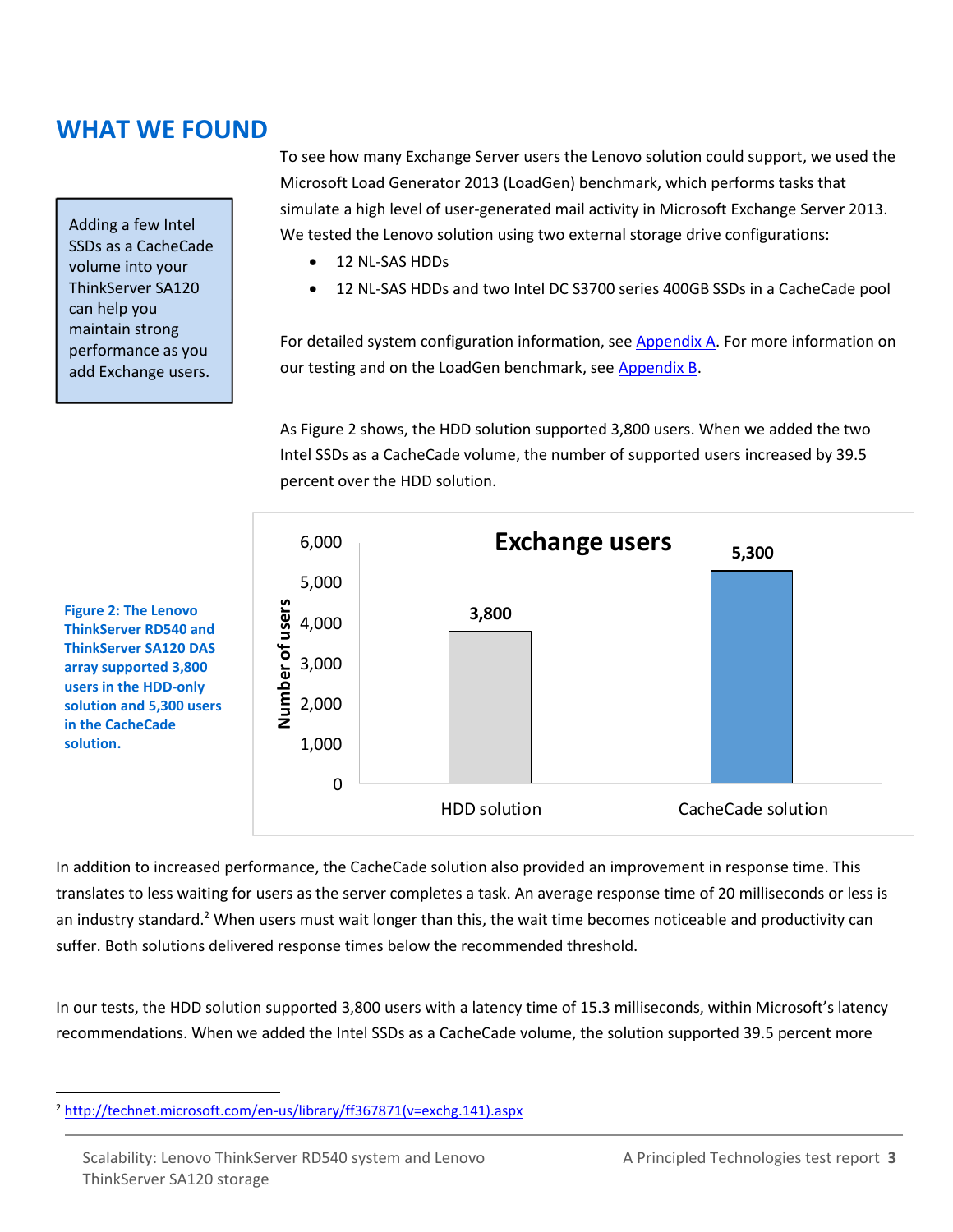users while delivering a better user experience through lower latency, with response time dropping to 10.1 milliseconds, a 33.7 percent decrease (see Figure 3).

|                    | <b>Number of users</b> | Average response time (ms) |
|--------------------|------------------------|----------------------------|
| HDD solution       | 3.800                  | 15.3                       |
| CacheCade solution | 5,300                  | 10.1                       |

**Figure 3: Median latency (I/O database reads average latency) for the two solutions. The median test run was determined using the median CPU utilization.**

# **IN CONCLUSION**

Enterprises and SMBs need servers that can provide reliable performance with the ability to scale out to match growth. The Lenovo ThinkServer RD540 and the ThinkServer SA120 DAS array can run transactional applications such as Microsoft Exchange Server while providing scalable storage to support these critical workloads. We found that in the HDD configuration, the ThinkServer RD540 and ThinkServer SA120 DAS device provided support for 3,800 Exchange users. When we added just two Intel 400GB SSDs as a CacheCade volume, the ThinkServer RD540 and ThinkServer SA120 not only supported 5,300 users—a 39.5 percent increase—but did so while improving response time 33.9 percent.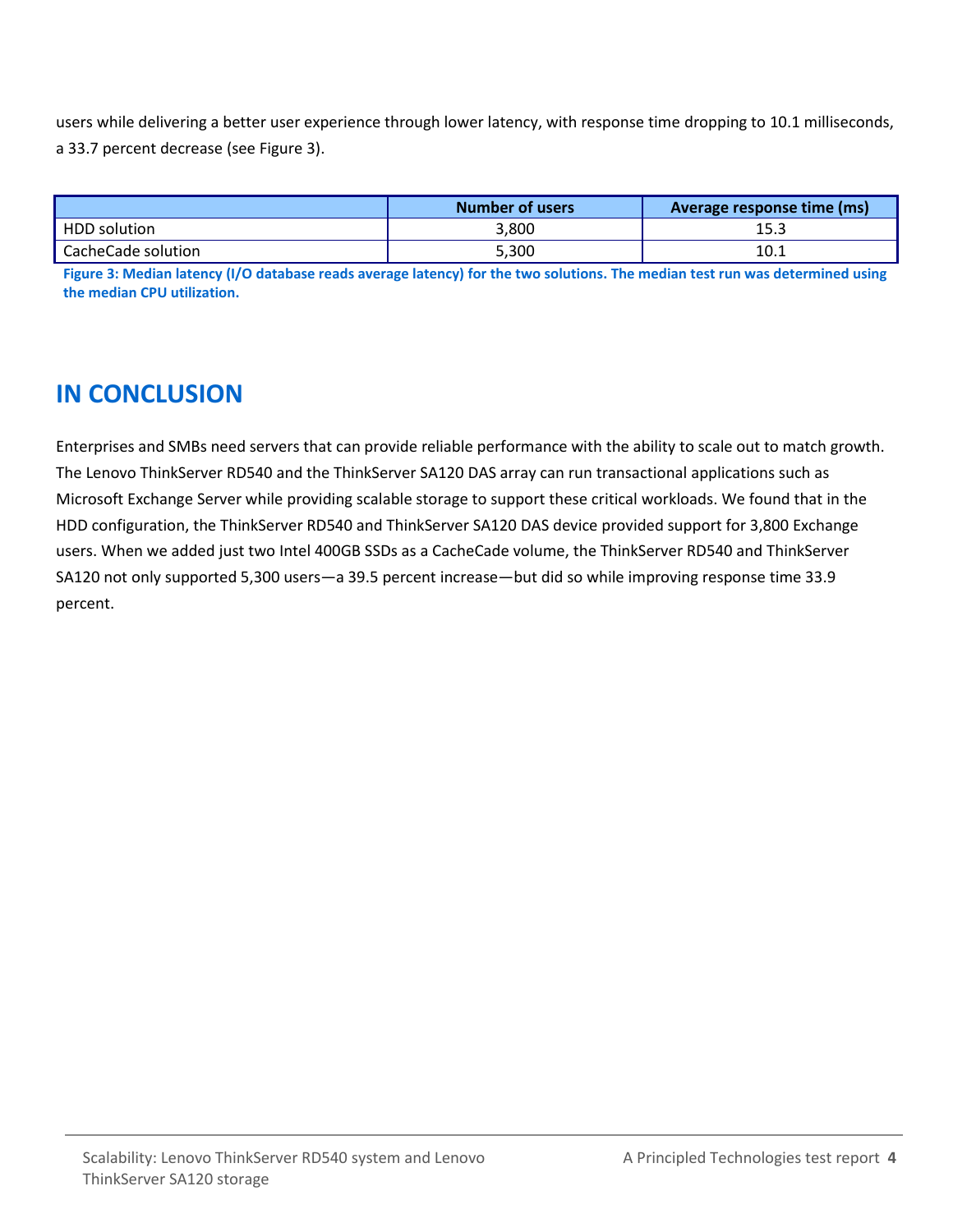# <span id="page-4-0"></span>**APPENDIX A – SYSTEM CONFIGURATION INFORMATION**

Figure 4 provides detailed configuration information for the test system and Figure 5 does the same for the storage array.

| <b>System</b>                         | <b>Lenovo ThinkServer RD540</b> |  |
|---------------------------------------|---------------------------------|--|
| <b>Power supplies</b>                 |                                 |  |
| <b>Total number</b>                   | $\overline{2}$                  |  |
| Vendor and model number               | Delta Electronics DPC-800RB     |  |
| Wattage of each (W)                   | 800                             |  |
| <b>Cooling fans</b>                   |                                 |  |
| <b>Total number</b>                   | 8                               |  |
| Vendor and model number               | AVC DB04056B12U                 |  |
| Dimensions ( $h \times w$ ) of each   | $1.5'' \times 1.5''$            |  |
| Volts                                 | 12                              |  |
| Amps                                  | 1.4                             |  |
| General                               |                                 |  |
| Number of processor packages          | $\overline{2}$                  |  |
| Number of cores per processor         | 10                              |  |
| Number of hardware threads per core   | $\overline{2}$                  |  |
| System power management policy        | Default                         |  |
| <b>CPU</b>                            |                                 |  |
| Vendor                                | Intel                           |  |
| Name                                  | Xeon                            |  |
| Model number                          | E5-2680 v2                      |  |
| Socket type                           | <b>FCLGA2011</b>                |  |
| Core frequency (GHz)                  | 2.80                            |  |
| <b>Bus frequency</b>                  | $8$ GT/s                        |  |
| L1 cache                              | 32 KB + 32 KB (per core)        |  |
| L <sub>2</sub> cache                  | 256 KB                          |  |
| L3 cache                              | 25 MB                           |  |
| <b>Platform</b>                       |                                 |  |
| Vendor and model number               | Lenovo ThinkServer RD540        |  |
| Motherboard model number              | FRU03T7724                      |  |
| <b>BIOS</b> name and version          | Lenovo A1TS66A 1/25/2014        |  |
| <b>BIOS settings</b>                  | Default                         |  |
| <b>Memory module(s)</b>               |                                 |  |
| Total RAM in system (GB)              | 128                             |  |
| Vendor and model number               | Samsung M393B2G70BH0            |  |
| Type                                  | PC3-12800R                      |  |
| Speed (MHz)                           | 1,600                           |  |
| Speed running in the system (MHz)     | 1,600                           |  |
| Timing/Latency (tCL-tRCD-tRP-tRASmin) | 11-11-11-28                     |  |
| Size (GB)                             | 16                              |  |
| Number of RAM module(s)               | 8                               |  |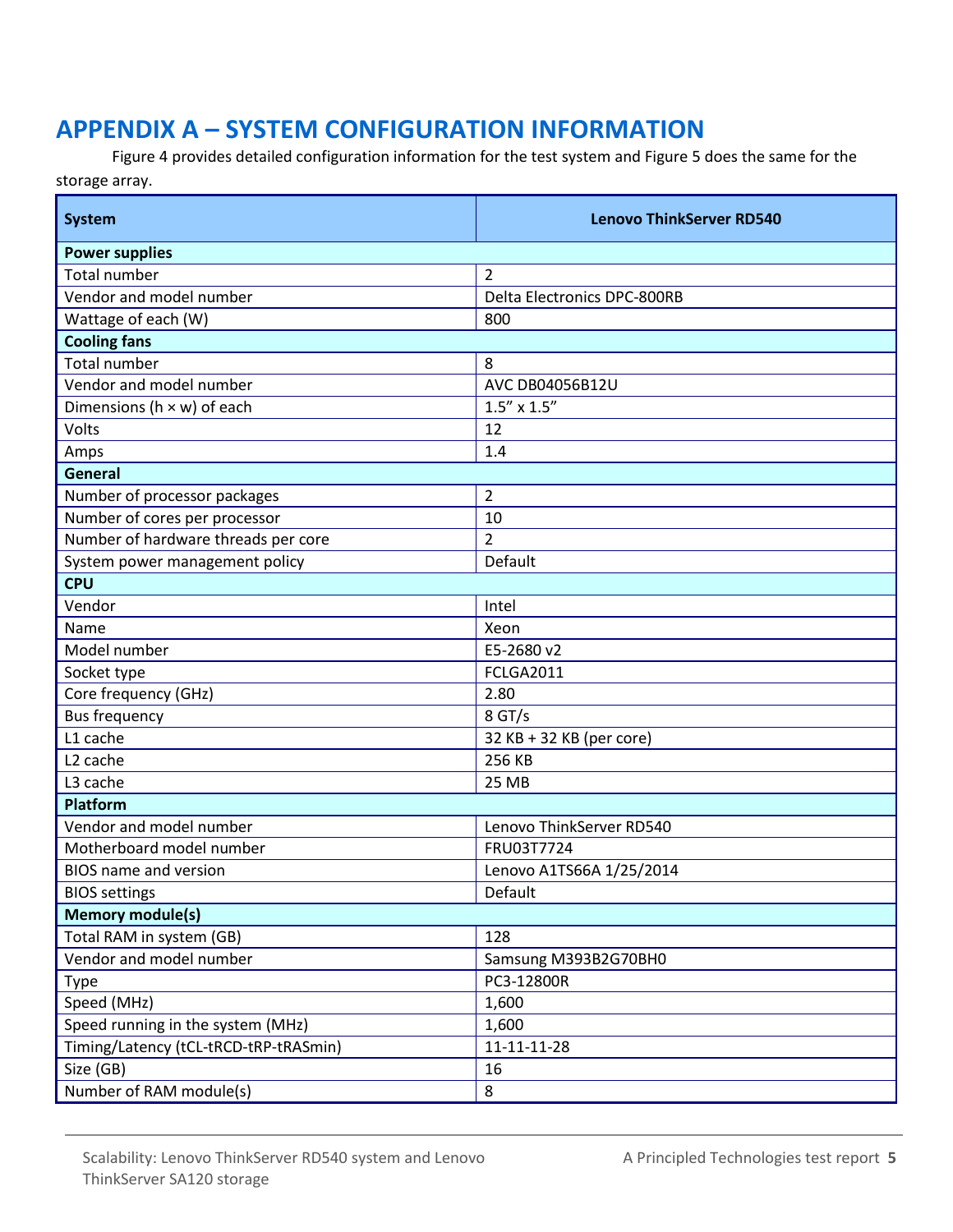| <b>System</b>                 | <b>Lenovo ThinkServer RD540</b>  |  |  |
|-------------------------------|----------------------------------|--|--|
| Chip organization             | Double-sided                     |  |  |
| Rank                          | Dual                             |  |  |
| <b>Operating system</b>       |                                  |  |  |
| Name                          | Microsoft Windows Server 2012 R2 |  |  |
| <b>Build number</b>           | 9600                             |  |  |
| File system                   | <b>NTFS</b>                      |  |  |
| Kernel                        | 6.2.9600.16452                   |  |  |
| Language                      | English                          |  |  |
| <b>Graphics</b>               |                                  |  |  |
| Vendor and model number       | Aspeed AST2300                   |  |  |
| <b>Graphics memory (MB)</b>   | 512                              |  |  |
| Driver                        | 9.0.10.98                        |  |  |
| <b>RAID controllers</b>       |                                  |  |  |
| <b>First RAID controller</b>  |                                  |  |  |
| Vendor and model number       | LSI MegaRAID SAS 9260-8i         |  |  |
| Firmware version              | 2.130.383-2750                   |  |  |
| Driver version                | 6.506.2.0                        |  |  |
| Cache size (MB)               | 512                              |  |  |
| <b>Second RAID controller</b> |                                  |  |  |
| Vendor and model number       | LSI MegaRAID SAS 9286CV-8e       |  |  |
| Firmware version              | 3.290.05-2720                    |  |  |
| Driver version                | 6.506.2.0                        |  |  |
| Cache size (MB)               | 1024                             |  |  |
| <b>Hard drives</b>            |                                  |  |  |
| <b>OS hard drives</b>         |                                  |  |  |
| Vendor and model number       | Lenovo 0A91278                   |  |  |
| Number of drives              | $\overline{2}$                   |  |  |
| Size (GB)                     | 300                              |  |  |
| <b>RPM</b>                    | 10k                              |  |  |
| Type                          | SAS                              |  |  |
| <b>Data hard drives</b>       |                                  |  |  |
| Vendor and model number       | Lenovo 0A91280                   |  |  |
| Number of drives              | 6                                |  |  |
| Size (GB)                     | 600                              |  |  |
| <b>RPM</b>                    | 10k                              |  |  |
| Type                          | SAS                              |  |  |
| <b>Ethernet adapters</b>      |                                  |  |  |
| <b>First network adapter</b>  |                                  |  |  |
| Vendor and model number       | Intel 82574L Gigabit             |  |  |
| Type                          | Integrated                       |  |  |
| Driver                        | 12.6.47.1                        |  |  |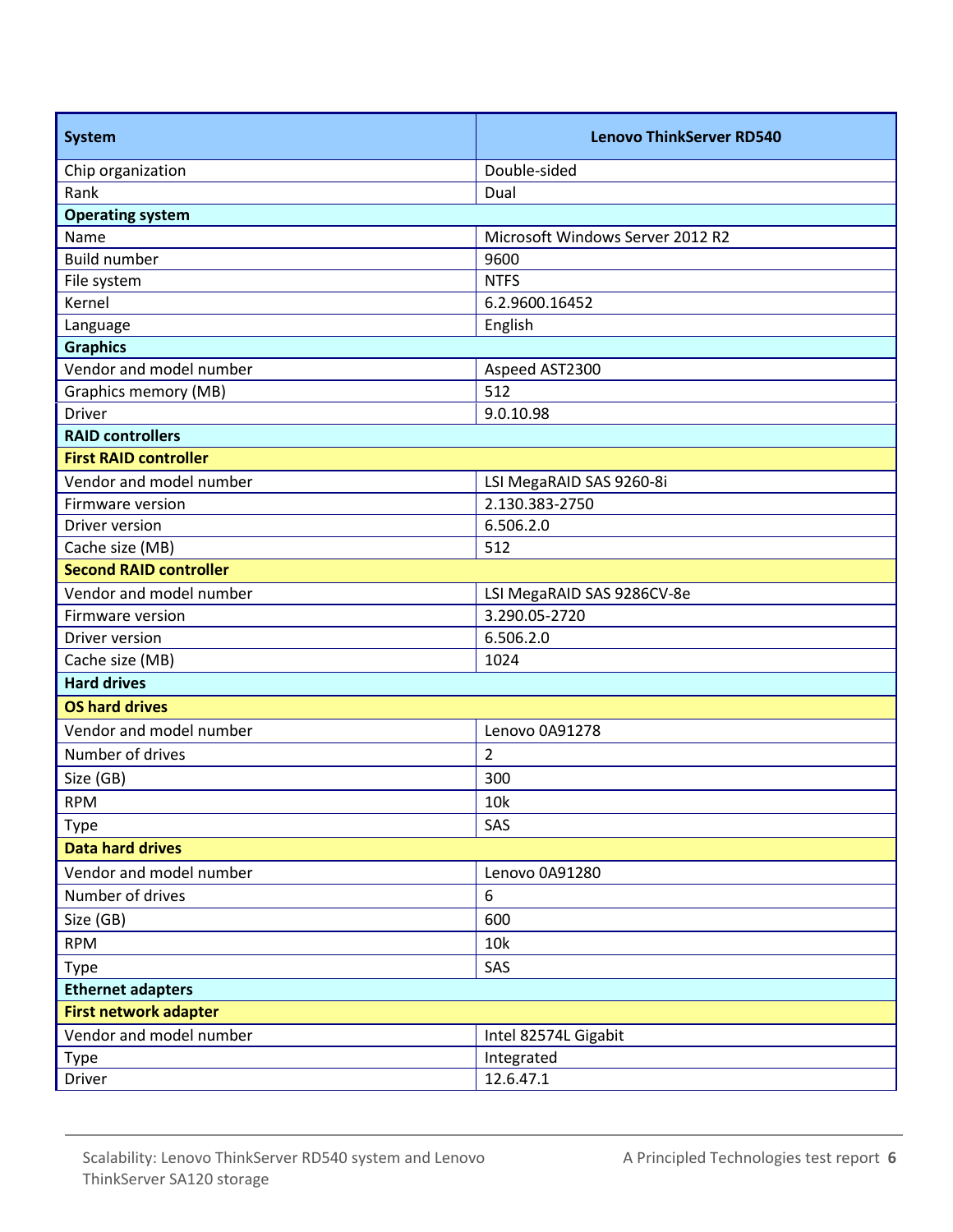| System                        | <b>Lenovo ThinkServer RD540</b> |
|-------------------------------|---------------------------------|
| <b>Second network adapter</b> |                                 |
| Vendor and model number       | Intel I350 Gigabit              |
| Type                          | Integrated                      |
| Driver                        | 12.8.26.0                       |

**Figure 4: System configuration information for the test system.**

| <b>Storage array</b>                    | <b>Lenovo ThinkServer SA120</b> |
|-----------------------------------------|---------------------------------|
| Number of storage controllers per array |                                 |
| RAID level                              | 10                              |
| Number of drives per array              | 12                              |
| Drive vendor and model number           | Seagate ST4000NM0023            |
| Drive size                              | 4 TB                            |
| Drive buffer size (MB)                  | 128                             |
| Drive RPM                               | 7200                            |
| Drive type                              | 6Gb SAS                         |

**Figure 5: Detailed configuration information for the SA120 storage array.**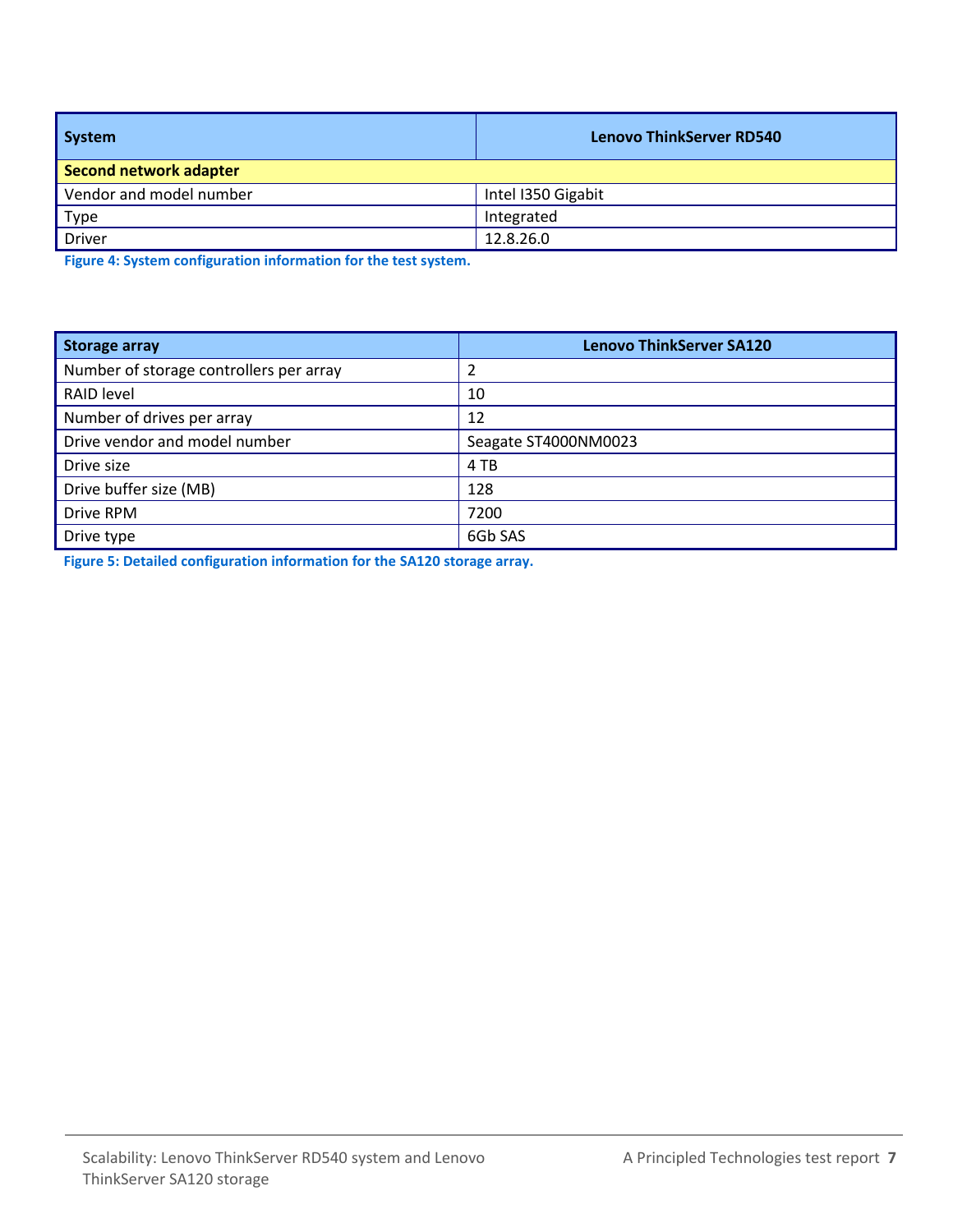# <span id="page-7-0"></span>**APPENDIX B – HOW WE TESTED**

## **About Microsoft Exchange Load Generator 2013 (LoadGen)**

According to Microsoft, the Microsoft Exchange Load Generator 2013 (LoadGen) is intended for use "as a simulation tool to measure the impact of MAPI, OWA, ActiveSync, IMAP, POP and SMTP clients on Exchange 2013 servers" and with only Microsoft Exchange 2013 servers. It tests "how a server running Exchange 2013 responds to email loads." We run LoadGen to simulate transfer of messaging requests. The tests "send multiple messaging requests to the Exchange server, thereby causing a mail load." LoadGen can be a useful tool:

- To size servers and confirm the legitimacy of a deployment plan
- To determine if servers can handle a potential load
- To help certify an overall solution

For more details about LoadGen, see [www.microsoft.com/en-us/download/details.aspx?id=40726](file://10.41.1.200/pt/Project%20Data/Card/Report/www.microsoft.com/en-us/download/details.aspx%3fid=40726)

### **Testing overview**

We configured the SA120 JBOD as a RAID 10 volume, with two virtual drives, one for Exchange data and one for logs. When generating the users for the Exchange configuration, we distributed the users evenly into four mailbox databases. We used the I/O database reads average latency counter (MSExchange Database\I/O Database Reads (Attached) Average Latency) to determine the maximum number of users each configuration could support. We began with a user count that exceeded the latency threshold of 20ms average and then dropped the user count by multiples of 100 users until the latency remained consistently below 20ms and the Load Generator test completed successfully. We conducted three test runs and present the results from the median run. To obtain a more realistic performance measurement from each configuration, and in particular, the CacheCade configuration, we ran a lighter warm up workload prior to each test run.

For our workloads, we used the following settings:

- Mailbox Profile: 256MB mailboxes
- Action Profile: Outlook 500
- Client Type: Outlook 2007 Cached

## **Configuring the Active Directory server**

### **Installing Microsoft Windows Server 2012 Datacenter Edition**

- 1. Insert the installation media into the CD/DVD drive, and restart the server.
- 2. When the option appears, press F11 to enter the Boot Manager.
- 3. Select SATA Optical Drive, and press Enter.
- 4. Press any key when prompted to boot from DVD.
- 5. When the installation screen appears, click My language is English.
- 6. Leave language, time/currency format and input method as default, and click Next.
- 7. Click Install now.
- 8. When the Windows Setup window appears, click No thanks when prompted to go online to install updates.
- 9. Select Windows Server 2012 Datacenter (Server with a GUI), and click Next.
- 10. Check I accept the license terms, and click Next.
- 11. Click Custom: Install Windows only (advanced).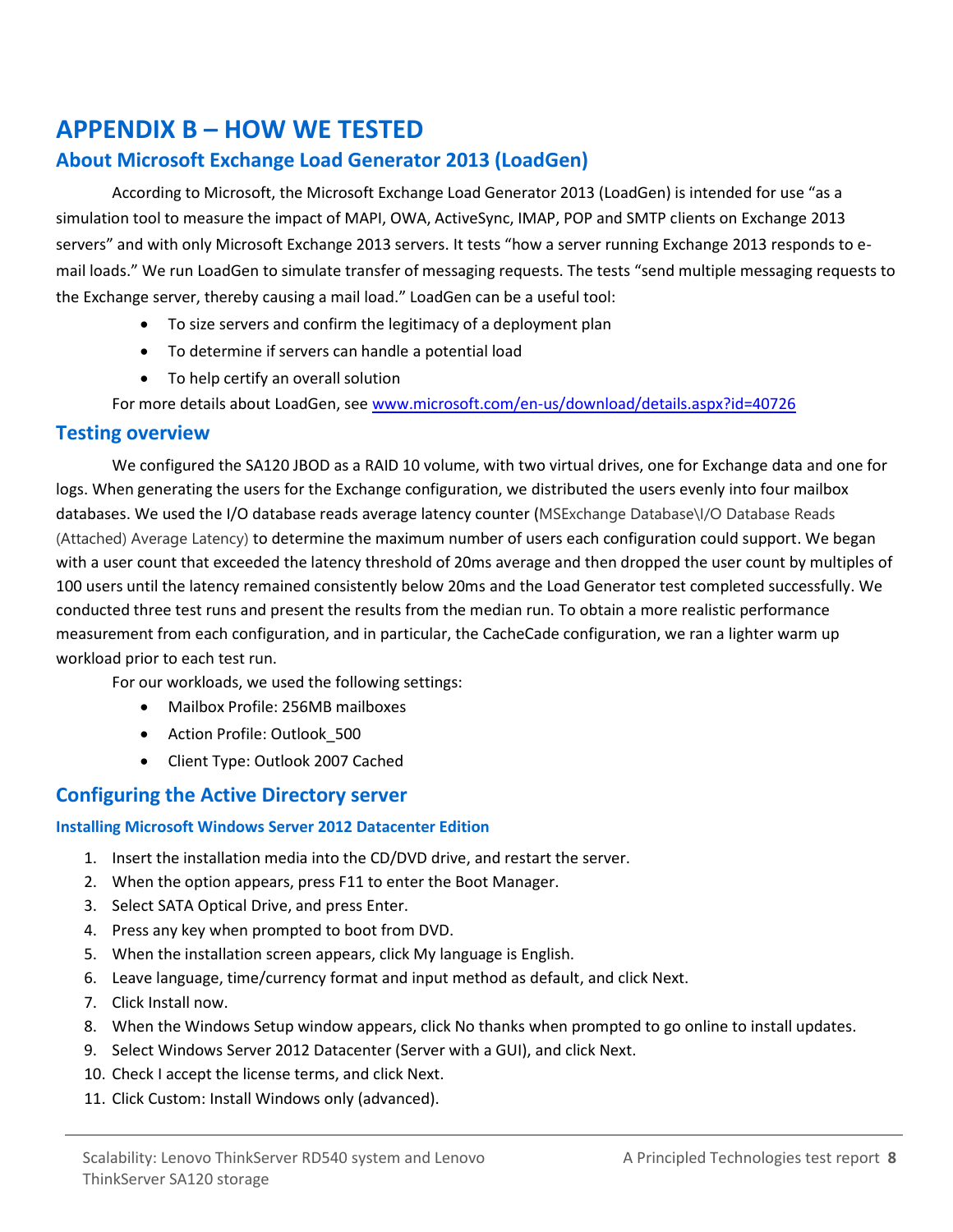- 12. Press Alt+A to open advanced partition options. Delete any partitions until there is only Drive 0 Unallocated Space.
- 13. Select Drive 0 Unallocated Space, and click Next, at which point Windows will begin installing, and will restart automatically after completing.
- 14. When the Settings page appears, fill in the Password and Reenter Password fields with the same password.
- 15. Log in with the previously set up password.

#### **Configuring Windows Update**

- 1. In the left pane of the Server Manager window, click Local Server.
- 2. In the main frame, next to Windows Update, click Not configured.
- 3. In the Windows Update window, in the main pane, click Let me choose my settings.
- 4. Under Important updates, select Never check for updates (not recommended), and then click OK.
- 5. In the left pane, click Check for updates, and install all available updates.
- 6. Close the Windows Update window.

#### **Configuring Windows Firewall**

- 1. In Server Manager, click Tools $\rightarrow$  Windows Firewall with Advanced Security.
- 2. In the Overview section, click Windows Firewall Properties.
- 3. In the Domain Profile tab, for Firewall state, click Off.
- 4. In the Private Profile tab, for Firewall state, click Off.
- 5. In the Public Profile tab, for Firewall state, click Off.
- 6. Then click OK.
- 7. Close the Windows Firewall Properties window.

#### **Setting up Remote Desktop**

- 1. In the Local Server tab of the Server Manager window, next to Remote Desktop, click Disabled.
- 2. In the System Properties window that appears, in the Remote Desktop section, select the Allow remote connections to this computer radio button, and click OK when the warning message appears.
- 3. Uncheck Allow connections only from computers running Remote Desktop with Network Level Authentication (recommended), and click OK.

#### **Disabling IE Enhanced Security Configuration**

- 1. In the Local Server tab of the Server Manager window, next to IE Enhanced Security Configuration, click On.
- 2. In the Internet Explorer Enhanced Security Configuration window, select the Off radio buttons for both Administrators and Users, and click OK.

#### **Installing the Active Directory Domain Services role**

Before completing this step, you will need to apply an appropriate IP address for the server. In our case, we used 192.168.1.1.

- 1. Launch Server Manager, and select Add roles and features.
- 2. Click Next at the Add Roles and Features Wizard.
- 3. Select Role-based or feature-based installation, and click Next.
- 4. Select the AD server from the server pool, and click Next.
- 5. Select Active Directory Domain Services from the list of Roles, click the Add Features button to add features that are required by Active Directory Domain Services, and click Next.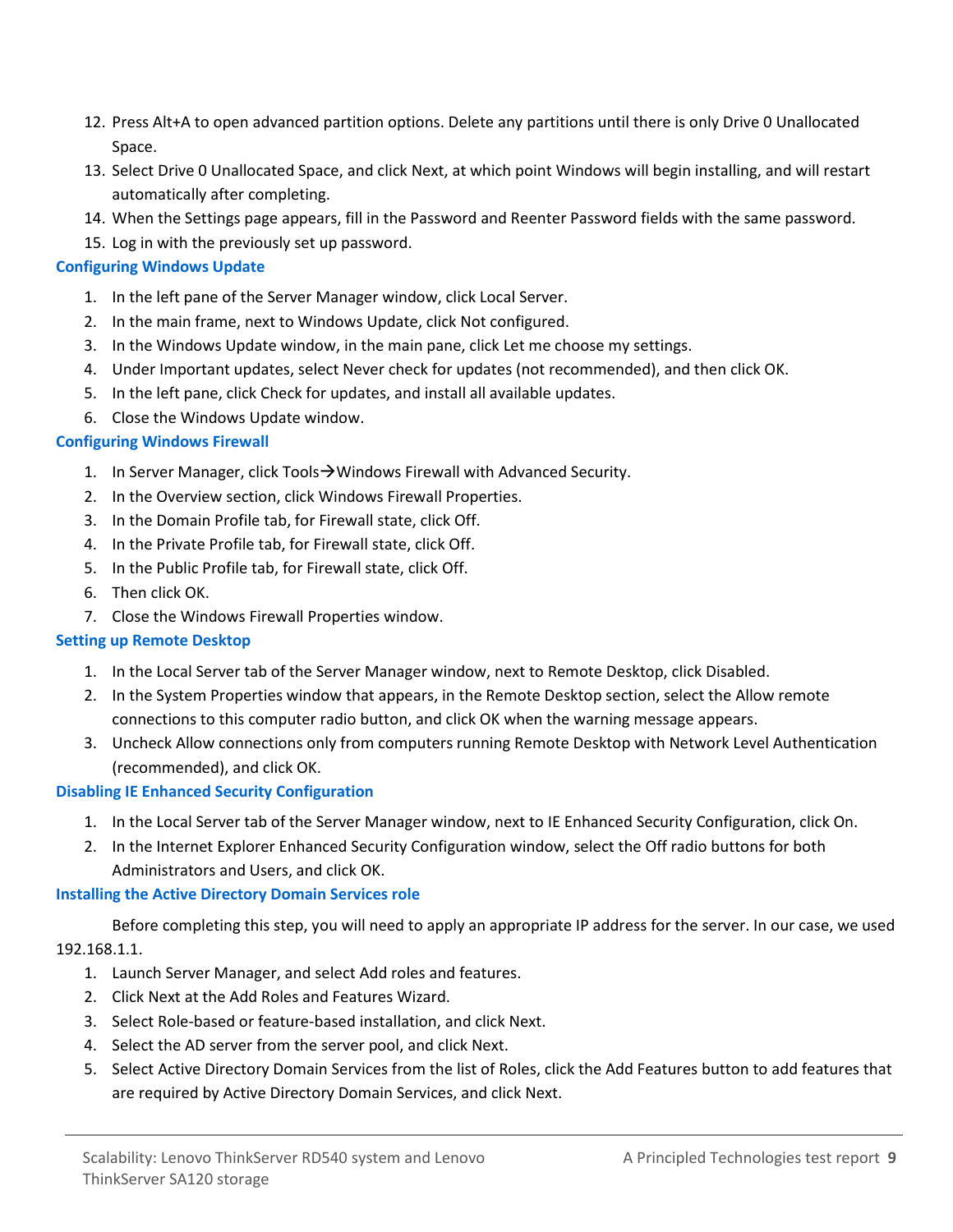- 6. Accept the defaults selected by setup at the Select Features screen, and click Next.
- 7. Click Next at the AD DS screen.
- 8. Select Restart the destination server automatically if required at the confirmation screen, and click Install.
- 9. Click Promote this server to a domain controller.
- 10. Select Add a new forest, type in the Root domain name (fqdn), and click Next. For our testing, we used test.local
- 11. Type in and confirm the password, and click Next.
- 12. Click Next at the DNS Options screen.
- 13. Verify the NetBIOS name, and click Next.
- 14. Accept the default paths, and click Next.
- 15. Review the options, and click Next.
- 16. Verify the prerequisite check passes successfully, and click Install.

## **Installing Exchange Server 2013 SP1 Mailbox and Client Access Server roles**

Install Windows Server 2012 R2 on the two internal drives on the Lenovo ThinkServer RD540, assign an IP and join the domain. Then, install Exchange Server 2013 SP1 mailbox role with all updates. Repeat this for installing the two Client Access Server roles on the Lenovo ThinkServer RD530.

- 1. Log into the server using domain administrator credentials.
- 2. Open Windows PowerShell and run the following command:

```
Install-WindowsFeature AS-HTTP-Activation, Desktop-Experience, NET-
Framework-45-Features, RPC-over-HTTP-proxy, RSAT-Clustering, RSAT-
Clustering-CmdInterface, RSAT-Clustering-Mgmt, RSAT-Clustering-PowerShell, 
Web-Mgmt-Console, WAS-Process-Model, Web-Asp-Net45, Web-Basic-Auth, Web-
Client-Auth, Web-Digest-Auth, Web-Dir-Browsing, Web-Dyn-Compression, Web-
Http-Errors, Web-Http-Logging, Web-Http-Redirect, Web-Http-Tracing, Web-
ISAPI-Ext, Web-ISAPI-Filter, Web-Lgcy-Mgmt-Console, Web-Metabase, Web-Mgmt-
Console, Web-Mgmt-Service, Web-Net-Ext45, Web-Request-Monitor, Web-Server, 
Web-Stat-Compression, Web-Static-Content, Web-Windows-Auth, Web-WMI, 
Windows-Identity-Foundation
```
- 3. Restart the server.
- 4. Download the Microsoft Unified Communications Managed API 4.0, Core Runtime 64-bit. [\(go.microsoft.com/fwlink/p/?linkId=258269\)](http://go.microsoft.com/fwlink/p/?linkId=258269)
- 5. Run UcmaRuntimeSetup.exe.
- 6. When the installation completes, click Finish.
- 7. Download and install the Microsoft Office 2010 Filter Pack 64bit. [\(go.microsoft.com/fwlink/p/?linkID=191548\)](http://go.microsoft.com/fwlink/p/?linkID=191548)
- 8. When the installation completes, click OK.
- 9. Download and install the Microsoft Office 2010 Filter Pack SP1 64bit [\(go.microsoft.com/fwlink/p/?LinkId=254043\)](http://go.microsoft.com/fwlink/p/?LinkId=254043)
- 10. When the installation completes, click OK.
- 11. Navigate to the location of the installation media, and double-click Setup.exe.
- 12. At the Check for Updates? screen, check the Connect to the Internet and check for updates checkbox, and click Next.
- 13. When the updates complete, click Next.
- 14. At the Introduction screen, click Next.
- 15. At the License Agreement screen, check the box to accept the terms, and click Next.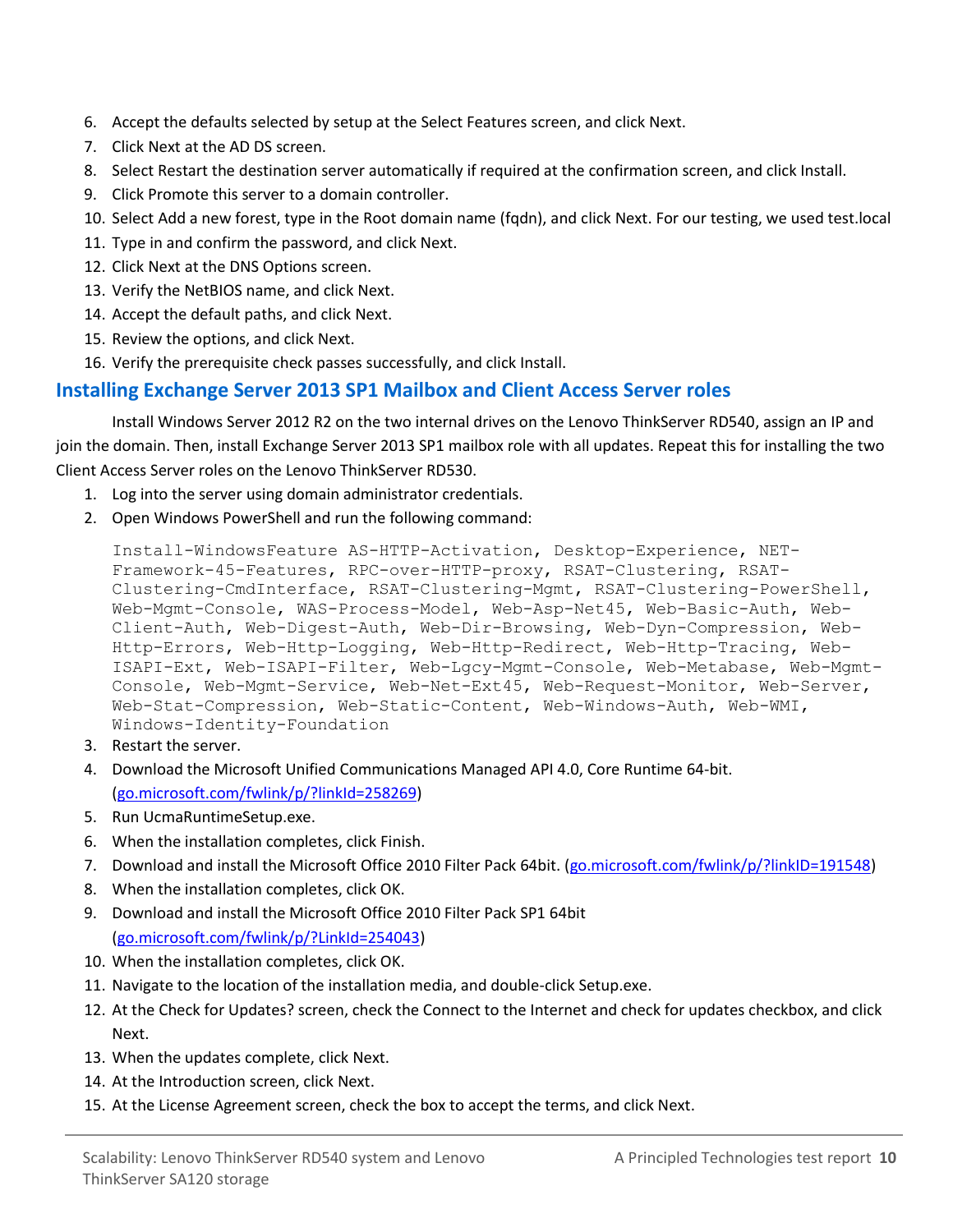- 16. At the Recommended Settings screen, check the Don't use recommended settings checkbox, and click Next.
- 17. At the Server Role Selection, select Mailbox or Client Access role, and click Next. Install each Mailbox role first, and then install each Client Access role. For our testing, we chose the Mailbox role on the Lenovo ThinkServer RD540, and two Client Access role machines on the Lenovo ThinkServer RD530.
- 18. At the Installation Space and Location screen, leave the default location for the installation, and click Next.
- 19. At the Exchange Organization screen, enter a name for your organization. Click Next.
- 20. At the Malware Protection Settings, select yes to disable, and click Next.
- 21. At the Readiness Checks screen, allow the verification to complete. If there are no failures, click Install.
- 22. When the installation completes, click Finish, and restart the server.
- 23. Open the Exchange Admin Center by using a browser and navigating to https://localhost/ecp
- 24. Enter the domain administrator credentials, and click Sign in.
- 25. If prompted, select the language and time zone, and click save.
- 26. In the left pane, click mail flow, then click send connectors.
- 27. On the Send connectors page, click the New icon.
- 28. In the new send connector wizard, specify SMTP as the name and select Internet as the type. Click next.
- 29. In the Network settings screen, choose MX record associated with recipient domain and click next.
- 30. In the Address space screen, click the Add icon.
- 31. In the Add domain window, enter \* in the Fully Qualified Domain Name (FQDN) field, and click save.
- 32. Click Next.
- 33. In Source server screen, click the Add icon.
- 34. In the Select a Server window, select the Exchange server, click Add, and then click OK.
- 35. Click Finish.
- 36. In the left pane of the EAC, click servers, select the name of the Exchange server and click Edit.
- 37. Click Outlook Anywhere, and enter the appropriate FQDN of the Client Access Server for the external and internal hostname field, and click save. For example, exchangeserver.test.local.
- 38. Click virtual directories and then click the Configure external access domain icon.
- 39. In the Select the Client Access servers to use with the external URL window, click the Add icon.
- 40. Select the Exchange server, and click Add. Then, click OK.
- 41. Type exchangeserver.test.local in the Enter the domain name you will use with your external Client Access servers, and click Save.
- 42. Log into the Active Directory server using administrator credentials, and complete the following steps:
	- a. Open Server Manager, then click Tools  $\rightarrow$  DNS
	- b. In DNS Manager, expand the Active Directory server name  $\rightarrow$  Forward Lookup Zones  $\rightarrow$  test.local in the left pane.
	- c. In the right pane, verify or create the following DNS records:

| <b>FQDN</b>               | DNS record type | Value                     |
|---------------------------|-----------------|---------------------------|
| Test.local                | мx              | Exchangeserver.test.local |
| Exchangeserver.test.local | A               | 192.168.1.100             |
| Owa.test.local            | <b>CNAMF</b>    | Exchangeserver.test.local |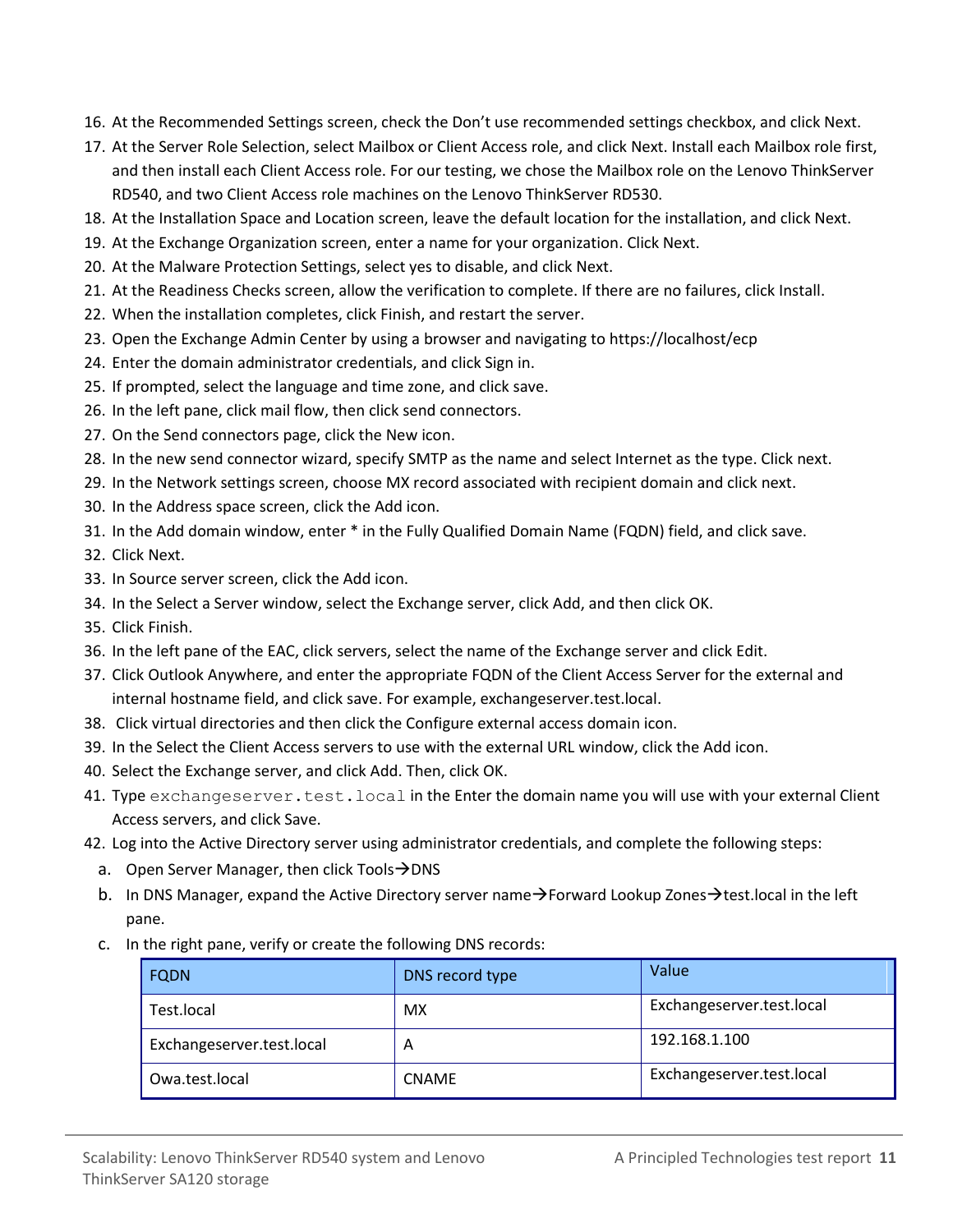- 43. In the EAC, create three new mailbox databases, placing the database files on the D:\ volume corresponding to the SA120 JBOD.
- 44. In the EAC, set the maintenance schedule and enable circular logging for each mailbox database.
- 45. Open Exchange Management shell, and enter the following: Move-DatabasePath -Identity "Mailbox Database 0086447749" -EdbFilePath D:\Mailbox1\MailboxDatabase01.edb to move the first database to the D:\ volume corresponding to the SA120 JBOD
- 46. When prompted, type  $A$  and press enter.
- 47. Open Exchange Management Shell, and enter the following Set-OutlookAnywhere -Identity "Exchangeserver\rpc (Default Web Site)" -ExternalClientAuthenticationMethod:Ntlm

## **Installing and configuring the Exchange 2013 mail test clients and completing LoadGen configuration on the Exchange 2013**

For our testing, we used 10 virtual client machines to distribute the LoadGen workload evenly for each of the solutions. To create the mail clients, we installed several software components. First, we made sure to statically assign an IP address for each client. We followed this process for each installation:

#### **Installing Windows Server 2008 R2 SP1 Enterprise Edition**

- 1. Insert the installation DVD for Windows Server 2008 R2 SP1 Enterprise into the DVD drive.
- 2. At the Language Selection Screen, click Next.
- 3. Click Install Now.
- 4. Select Windows Server 2008 R2 Enterprise (Full Installation), and click Next.
- 5. Click the I accept the license terms checkbox, and click Next.
- 6. Click Custom.
- 7. Click Next.
- 8. At the User's password must be changed before logging on warning screen, click OK.
- 9. Enter the desired password for the administrator in both fields, and click the arrow to continue.
- 10. At the Your password has been changed screen, click OK.
- 11. Click Start, type change power-saving settings and press Enter.
- 12. Click Change plan settings.
- 13. Change the Turn off the display drop-down menu to Never.
- 14. Click Save changes, and close the Power Options, Screen Saver Settings, and Personalization screens.

To set up this server, we had to install several additional software components. The following subsections detail the necessary installation processes.

#### **Joining the domain**

- 1. Select Start $\rightarrow$ Control Panel $\rightarrow$ Network Connections $\rightarrow$ Local Area Connection.
- 2. Click Properties.
- 3. Highlight Internet Protocol (TCP/IP), and click Properties.
- 4. Select the Use the following DNS server addresses radio button, and enter the IP of the DNS server in the Preferred DNS server field. Click OK.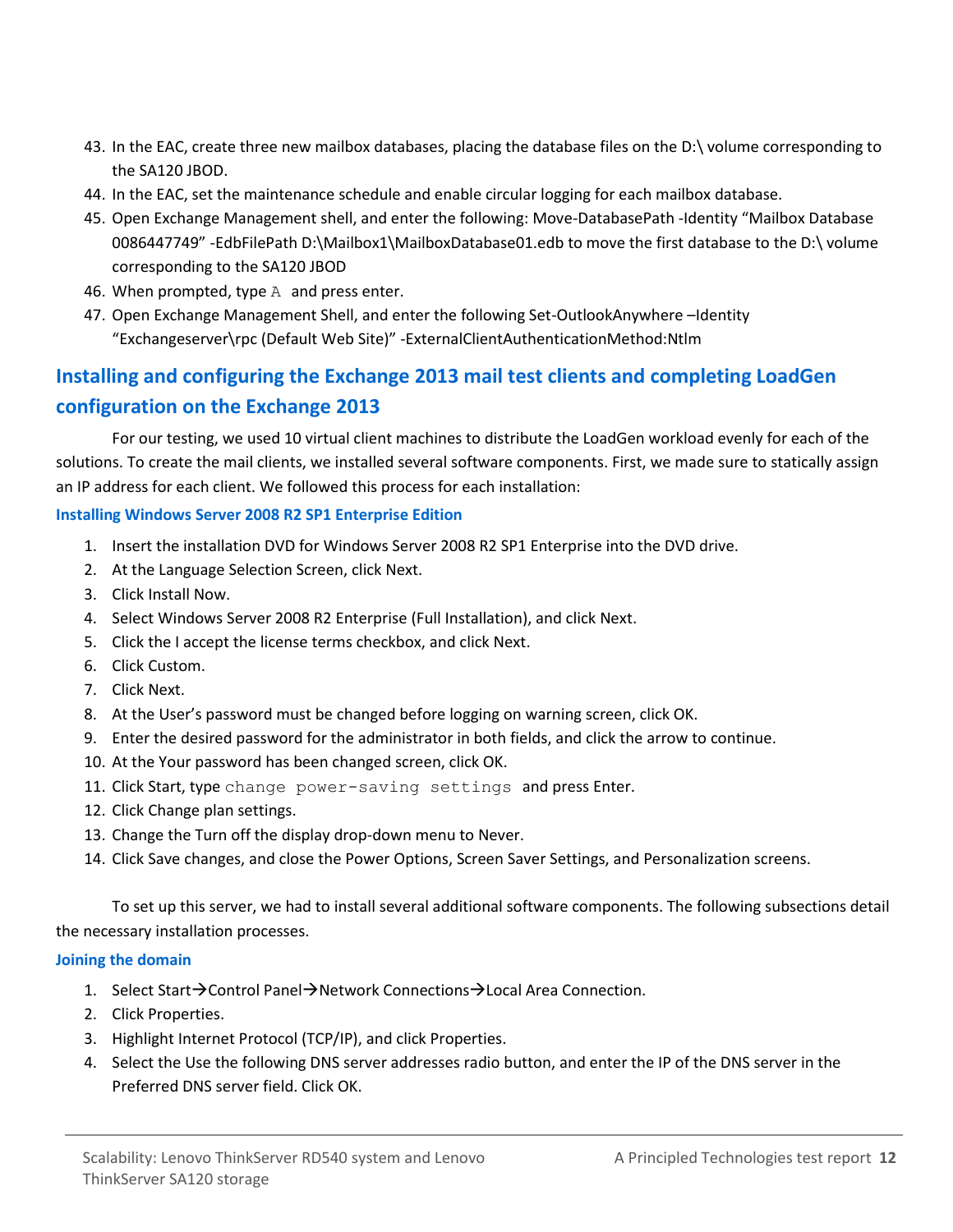- 5. Right-click My Computer, and select Properties.
- 6. Under the Computer Name tab, click Change.
- 7. In the Computer Name Changes screen, under the Member of section, select the Domain radial box, and type test.local
- 8. Select OK to start joining the domain.
- 9. When the screen appears asking for a person qualified on the domain, type Administrator as the username and Password1 as the password.
- 10. At the Welcome pop-up window and the window warning that you must reset the computer for the changes to take effect, click OK.
- 11. At the System Properties screen, click OK.
- 12. When a pop-up appears asking if you want to restart now, click Yes to restart your computer.

#### **Installing Internet Information Services**

- 1. Click Start $\rightarrow$ Administrative Tools $\rightarrow$ Server Manager.
- 2. On the left pane, click Roles.
- 3. Click Add Roles.
- 4. Click the Application Server checkbox.
- 5. When the Add features required for Application Server? screen appears, click Add Required Features.
- 6. Click Next.
- 7. Click Next.
- 8. At the Select Role Services page for Application Server, click the Web Server (IIS) Support checkbox.
- 9. Click Add Required Support Role Services.
- 10. Click Next.
- 11. Click Next.
- 12. At the Select Role Services page for Web Server (IIS), click IIS 6 Management Compatibility, ASP, and CGI checkboxes; and click Next.
- 13. Click Install.
- 14. Click Close.

### **Installing Load Generator**

Download and install Load Generator using all defaults.

### **Preparing Load Generator**

- 1. Log into the mail client.
- 1. Select Start $\rightarrow$ All Programs $\rightarrow$ Microsoft Exchange $\rightarrow$ Exchange Load Generator 2013.
- 2. When the Load Generator screen appears, select Start a new test.
- 3. Select Create a new test configuration, and click Continue.
- 4. Change the total length of simulation to 1 hour.
- 5. In the Specify test settings screen, type Password1 as the Directory Access Password and Mailbox Account Master Password, and click Continue with recipient management.
- 6. Create 6,000 users in the Mailbox Database, and click Continue.
- 7. To accept defaults for Advanced recipient settings, click Continue.
- 8. In the Specify test user groups screen, select the plus sign to add a user group.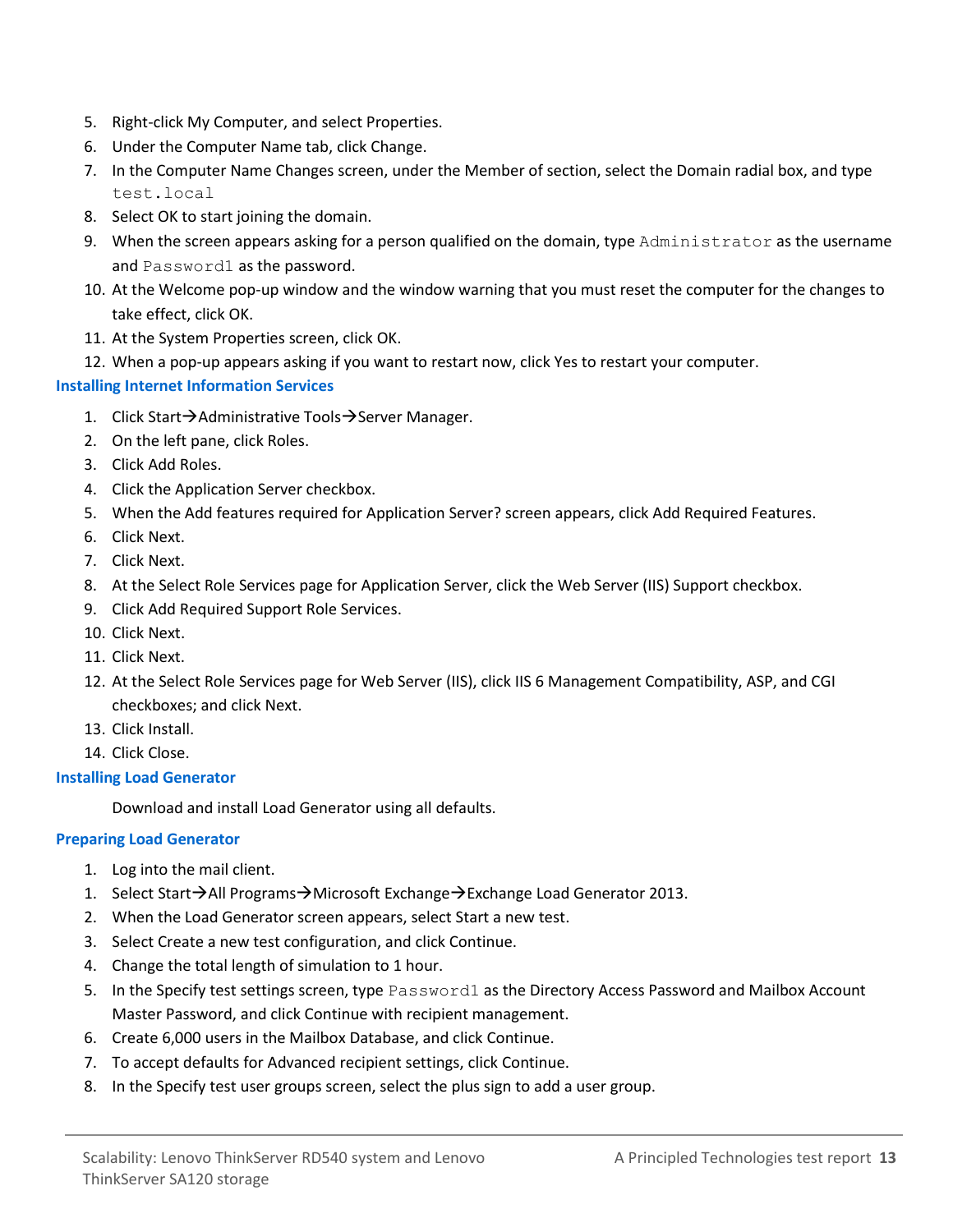- 9. Change the Client Type to Outlook 2007 Cached, the action profile to Outlook\_500, and the Mailbox size to 250 MB, and click Continue.
- 10. In Remote configurations, check the checkbox to enable distributing the workload, enter the computer names of all of the test clients, and click Continue.
- 11. Click Save the configuration file as, and name it testcfg. xml
- 12. Click Start the initialization phase (recommended before running the test).

Once you have initialized the database, create a backup copy of the Exchange mailbox databases.